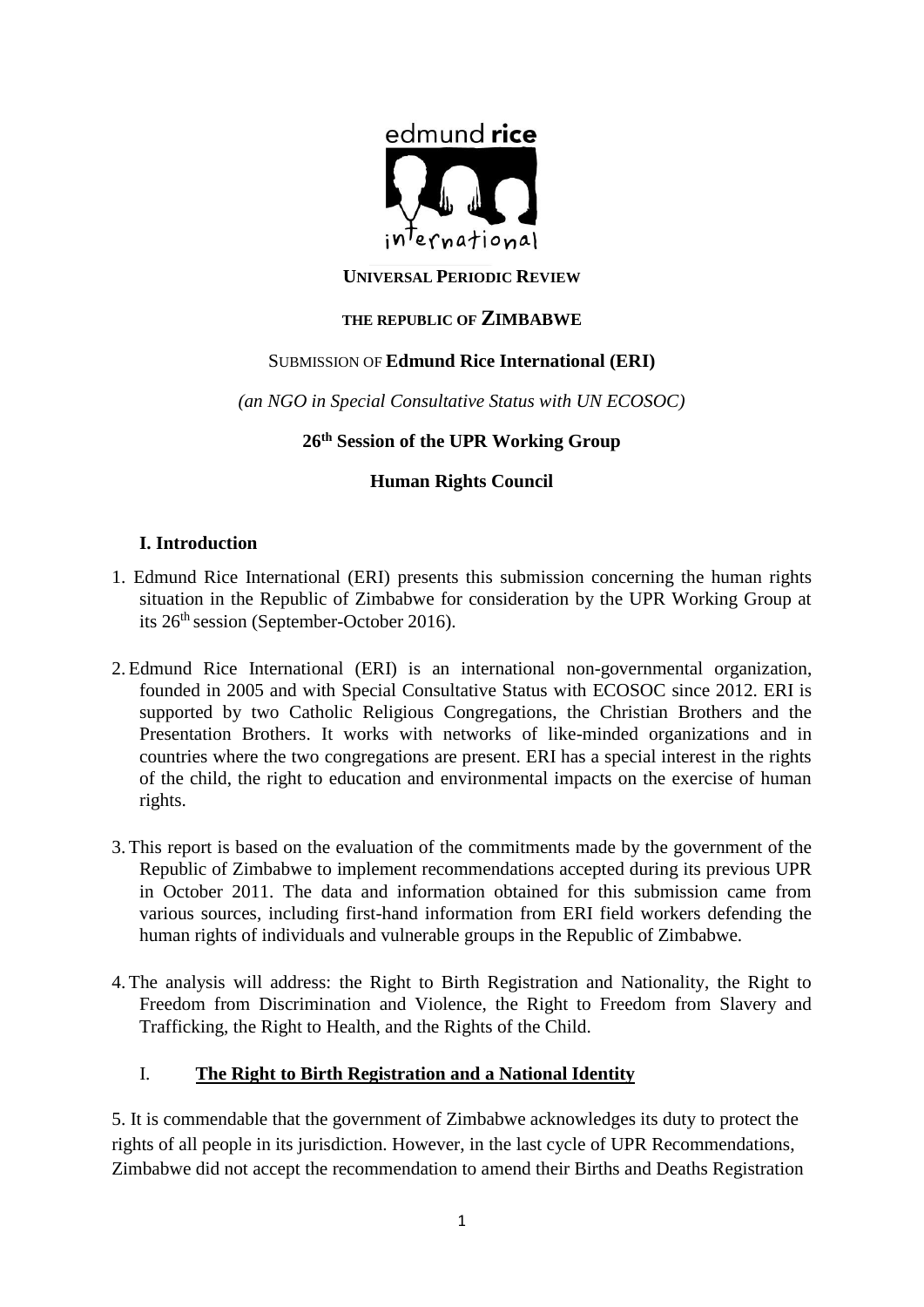Act to ensure all children born in Zimbabwe are issued a birth certificate. The issue of statelessness remains a concern for people of all ages.

6. There are cases of institutionalised homeless and elderly people who do not have birth certificates because they are of foreign origin<sup>1</sup>. Moreover, their children too are stateless. This affects the children's ability to enroll in schools, among other concerns<sup>2</sup>. Officials of these institutions have tried to engage the Social Welfare Department and Immigration to assist, but these identity registration documents are not issued<sup>3</sup>. In some cases, individuals whose parents are not from Zimbabwe are told to go back to the home country of their parents' nationality and request documents from their State of origin<sup>4</sup>. Statistics show that less than half of children who are born in Zimbabwe are being registered, which is a right of every child.<sup>5</sup>

# **Recommendations:**

That the government of Zimbabwe:

- *1. Amend the Births and Deaths Registration Act to ensure that all children born in Zimbabwe, regardless of their parents' origin, are issued with birth certificates.*
- *2. Ensure the paternity rights of children born out of wedlock.*
- *3. Prevent discrimination against children born out of wedlock.*

## **II. The Right to Freedom from Discrimination and Violence**

7. In the previous UPR Cycle, Zimbabwe did not accept several recommendations made to combat police and military corruption. Recommendations not accepted included the establishment of an authority to investigate allegations of crimes committed by the members of the Zimbabwe Republic Police and armed forces. Continued corruption in the country is hindering further development and violating human rights.

8. Media reports cite several incidents where traffic police set up unauthorised roadblocks and use false receipt books<sup>6</sup>. These roadblocks are used to impose spot fines and to collect bribes obtained as a result. These roadblocks have fuelled corruption as motorists are exploited by corrupt police officers<sup>7</sup>. One consequence is that some police officers are more interested in doing traffic work and are neglecting other duties where citizens need their services.

**.** 

<sup>&</sup>lt;sup>1</sup> 'Older People in Africa: A forgotten Generation' Help Age International. Available from http://eng.zivot90.cz/uploads/document/205.pdf

<sup>&</sup>lt;sup>2</sup> Reports from ERI field workers in Harare and Bulawayo, 2015.

<sup>&</sup>lt;sup>3</sup> Report from ERI field worker, 2015.

<sup>4</sup> Reports from ERI field workers, 2015. Cf *<http://www.rg.gov.zw/services/citizens>*

<sup>5</sup> Gwavuya, Stanley. UNICEF. 'Birth registration in Zimbabwe, can we do more ?' Available from http://www.unicef.org/zimbabwe/media\_15175.html

<sup>6</sup> News Day, 2015. 'Roadblocks : Cash cow for traffick police' Available

from https://www.newsday.co.zw/2015/06/24/roadblocks-cash-cow-for-traffic-police/

<sup>7</sup> News Day, 2015. 'Roadblocks : Cash cow for traffick police' Available

from https://www.newsday.co.zw/2015/06/24/roadblocks-cash-cow-for-traffic-police/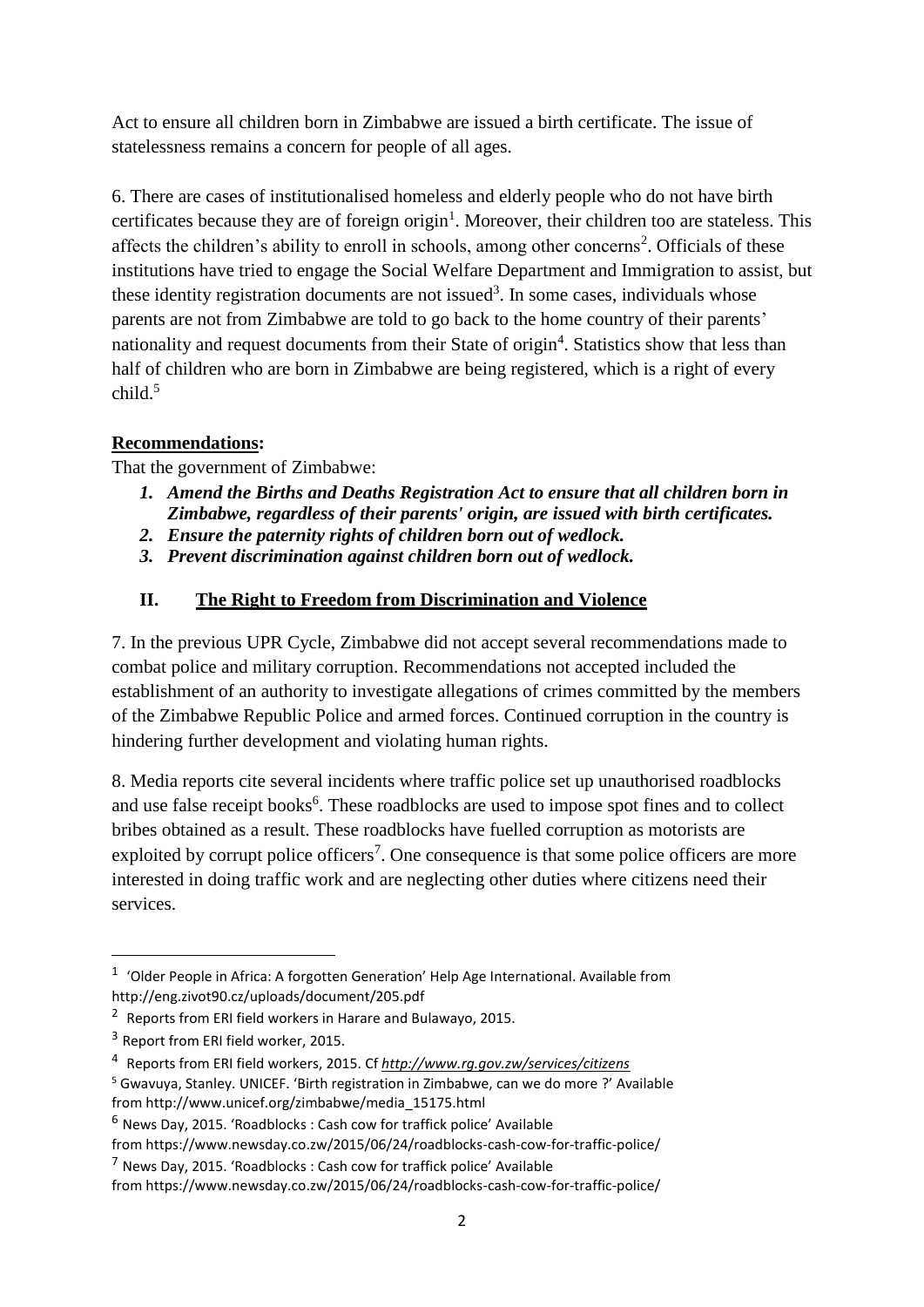9. Due to the retrenchment of taxi companies, there has been an increase in the number of illegal taxis. Along with the increase in illegal taxis is the increase in corrupt police abuses including policed physically damaging taxis and bribery of police. <sup>8</sup> Kombis, the local name for the illegal taxi drivers, also pose a danger to passengers and pedestrians. They have been caught speeding and causing accidents attempting to escape the police<sup>9</sup>. Some measures have been taken by the government and authorities acknowledge misbehaviour by some police officers. But not enough is being done to combat the police corruption and the risks to life and safety caused by the illegal taxis and police responses to them $10$ .

### **Recommendations***:*

That the government of Zimbabwe:

- *1. Abolish the payment of traffic fines on the spot, and ensure payment of traffic fines within seven days, according to the current law.*
- *2. Align training programs of all government officials with international human rights laws.*
- *3. Strengthen the alignment of policies and their implementation through a rigorous human rights monitoring system at local level.*

### **III. The Right to Health**

10. In the previous UPR cycle, recommendations were made urging Zimbabwe to step up measures to reduce the spread of HIV/AIDS as well as improve the conditions of prisons. The recommendations made concerning the combat against HIV were accepted, although those concerning improving the overall conditions of prisons were not accepted.

11. Visit to prisons and an interaction with inmates living with HIV, with some of them on anti-retroviral treatment, has revealed neglect on their nutritional needs<sup>11</sup>. The imbalanced diet and lack of food is not only a concern for inmates living with HIV, but for all the prisoners<sup>12</sup>. Those living with HIV are affected the most. There is an AIDS levy deducted from wages and yet the prisoners are not benefiting<sup>13</sup>. Furthermore, continued discrimination and stigma against people living with HIV in Zimbabwe<sup>14</sup> needs to be combatted through education and awareness raising.

### **Recommendations**

1

<sup>8</sup> Nkiwane, Nqobile. The Standard, 2014. 'Raum taxis wreak havoc in Harare' Available from http://www.thestandard.co.zw/2014/03/02/raum-taxis-wreak-havoc-harare/

<sup>&</sup>lt;sup>9</sup> Jamaica Observer, 2014. 'Zimbabwe police smash windscreens of illegal taxis' Available from [http://www.jamaicaobserver.com/news/Zimbabwe-police-smash-windscreens-of-illegal-taxis;](http://www.jamaicaobserver.com/news/Zimbabwe-police-smash-windscreens-of-illegal-taxis) *[http://www.zimbabwesituation.com/news/zimsit\\_w\\_kombi-operators-battle-corrupt-cops/](http://www.zimbabwesituation.com/news/zimsit_w_kombi-operators-battle-corrupt-cops/)*;

<sup>10</sup> Report and assessment by ERI field workers, 2015.

<sup>&</sup>lt;sup>11</sup> Reports from ERI field workers in Zimbabwe

<sup>12</sup> Avert. 'Prisoners and HIV/AIDS'. Available from http://www.avert.org/professionals/hiv-social-issues/keyaffected-populations/prisoners

<sup>&</sup>lt;sup>13</sup> Reports from ERI field workers in Zimbabwe, 2015.

<sup>&</sup>lt;sup>14</sup> A 2014 report on Zimbabwe can be accessed a[t www.doctorswithoutb](http://www.doctorswithout/)orders.org/article/fighting-hiv-andstigma-epworth-zimbabwe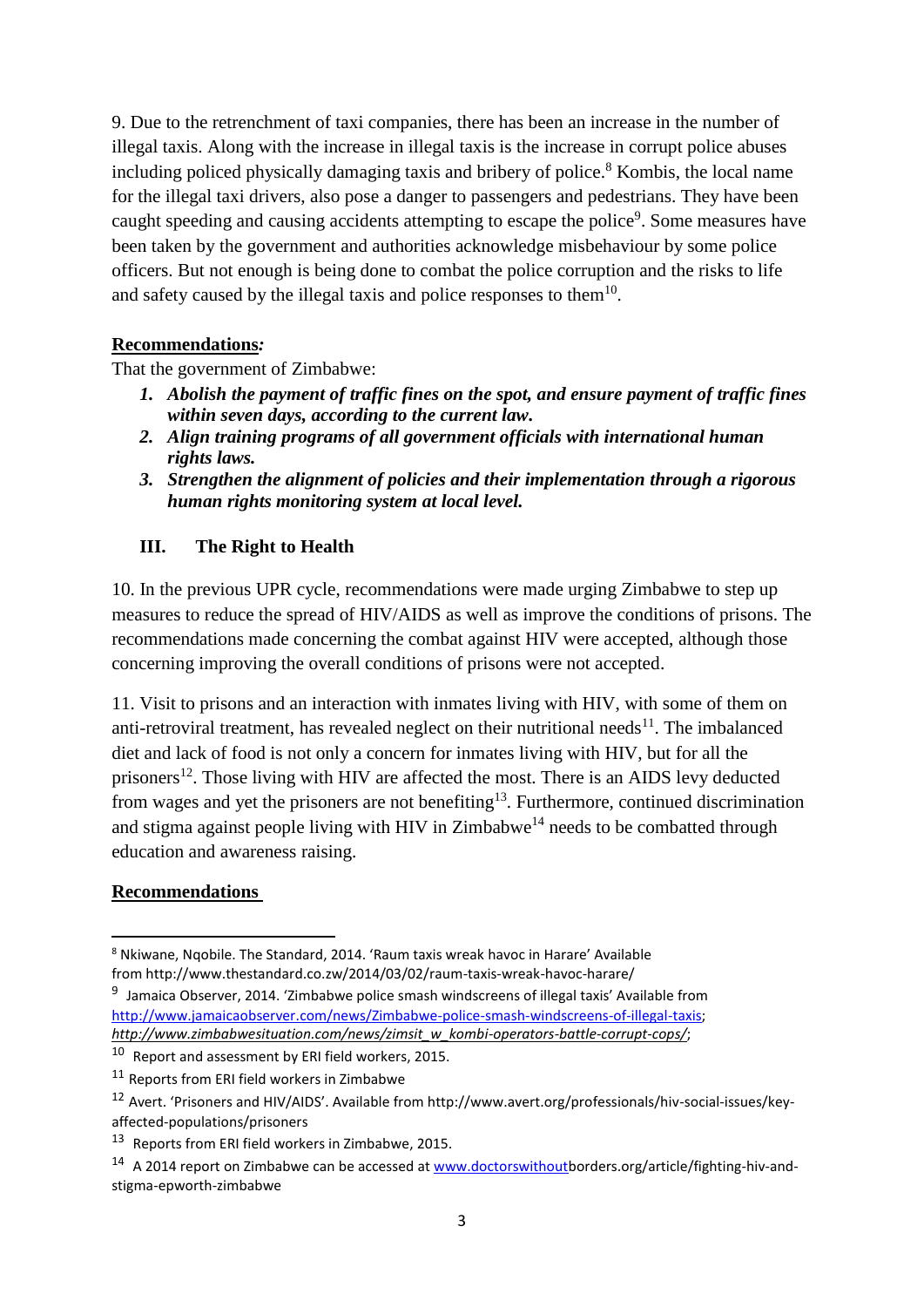That the government of Zimbabwe:

- *1. Increase resources allocated to the health care system.*
- *2. Channel a just portion of the AIDS levy to the needs of prisoners living with HIV.*
- *3. Support public education campaigns to eliminate stigma and discrimination against those living with HIV/AIDS, especially children affected by HIV/AIDS.*
- *4. Increase measures taken to address chronic malnutrition with more supplement feeding programs and increased nutritional provisions.*
- *5. Implement and strengthen sexual education within every school to reduce the number of teenage pregnancies and the spread of sexually transmitted diseases such as HIV.*

### **IV. The Rights of the Child**

12. In the previous UPR cycle, Zimbabwe accepted several recommendations concerning the rights of the child. They supported the continued work on and intensified efforts of implementing the national programmes to promote the rights of children. Although Zimbabwe accepted the recommendation to prohibit corporal punishment in all settings, and the new Constitution bans it<sup>15</sup>, the stance of the government on corporal punishment still remains unclear in various sections of the Ministry of Education. Some schools are still administering corporal punishment<sup>16</sup>. Continued administration of corporal punishment is a violation of children's rights as reflected in court cases where some teachers are sued<sup>17</sup>. More government intervention is required to protect children and equip staff to guard against abuse.

13. In the first UPR cycle, Zimbabwe accepted recommendations on ensuring children's access to health care and education, although it continues to be a challenge. The government committed to ensuring the reprioritization of resources to increase the budget for basic education as well as strengthen the efforts to ensuring access to all education. Government spending on child health and education needs to be increased, to keep pace with population trends, and to protect the rights of vulnerable children, in line with Sustainable Development  $Goals<sup>18</sup>$ .

14. Measures need to be taken to combat discrimination and sexual violence occurring in school settings. In 2001, Shumba analysed reported incidents of child abuse by teachers in Zimbabwe, covering sexual, physical and emotional abuse. On the basis of 246 reported cases of abuse by teachers in secondary schools between 1990 and 1997, 65.6% were cases of

**.** 

dailynews.live/

<sup>15</sup> Section 53, *Constitution of the Republic of Zimbabwe*; cf

http://www.unicef.org/zimbabwe/media\_16332.html

<sup>&</sup>lt;sup>16</sup> Reports from ERI field workers, 2015.

<sup>&</sup>lt;sup>17</sup> Cf test case in Zimbabwean court in footnote 9 above.

<sup>18</sup> Cf For health, World Bank Group 2015 *Health Public Expenditure Review Zimbabwe* accessed at Documents.worldbank.org/curated/en/2015/07/24801648/Zimbabwe-health-public-expenditurereview. For education, cf www.zimbabwesituation.com/news/zimsit-m-increase-education-budget-unicef-